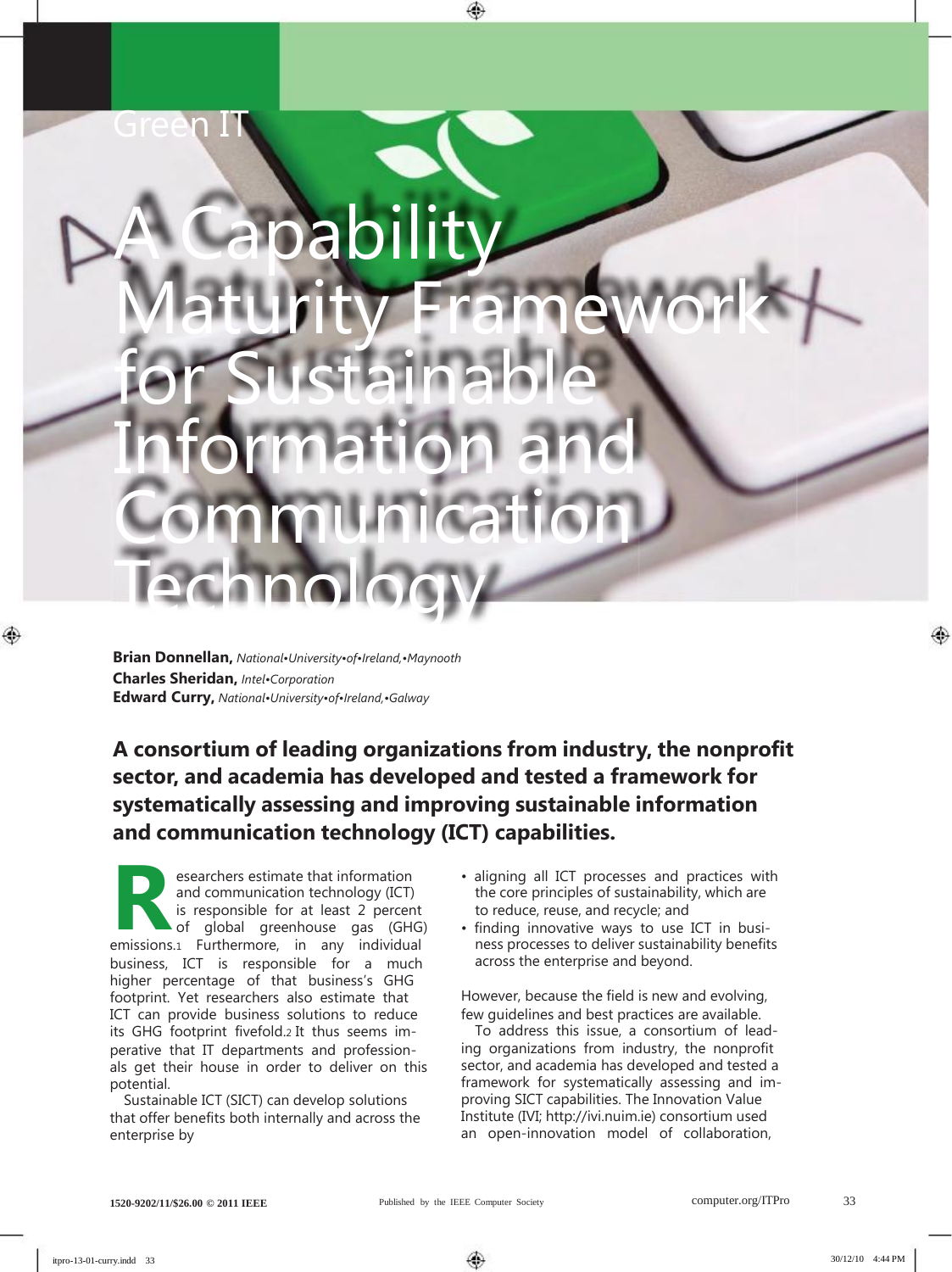## The IT-Capability Maturity Framework

⊙

**T** he IT-Capability Maturity Framework (IT-CMF) is a high-level process capability maturity framework for managing the IT function within an organization to deliver greater value from IT by assessing and improving a broad range of management practices. The framework identifies 33 critical IT processes and describes an approach to designing maturity frameworks for each process.

A core function of the IT-CMF is to act as an assessment tool and a management system with associated improvement roadmaps that guide senior IT and business management in selecting strategies to continuously improve, develop, and manage the IT capability in support of optimized business value delivery.

engaging academia and industry in scholarly work to create the SICT-Capability Maturity Framework (SICT-CMF).

## **Challenges for SICT Management**

Sustainability is an important business issue, affecting new products and services, compliance, cost reduction opportunities, the organization's reputation, and revenue generation. Many organizations think it requires a significant transformational change program, yet the ultimate goal is to embed sustainability into business-as-usual activities.

Organizations face many challenges in developing and driving their overall sustainability strategies and programs:

- the complexity of the subject and its rapid evolution,
- the lack of agreed-upon and consistent standards,
- changing stakeholder expectations,
- the lack of subject-matter expertise,
- the need for new metrics and measures, and
- evolving and increasing regulations and legislation around the world.

Unfortunately, organizations often don't exploit ICT's full potential in their efforts to achieve sustainability. Business and IT leaders frequently can't find satisfactory answers to questions such as

- Does the organization recognize ICT as a significant contributor to its overall sustainability strategy?
- How is ICT contributing to the organization's sustainability goals?
- What more could ICT do to contribute to those goals?
- Are there clear measurable goals and objectives for SICT?

IT departments face additional challenges specific to new ICT methods and tools, industry metrics, and standards bodies. They also face a general lack of relevant information, such as power consumption quantifications.

The challenge for IT departments is further complicated by the fact that sustainability is an enterprise-wide issue that spans the full value chain. The business is facing its own challenges in developing clear strategies and priorities to address a burning problem in such a dynamic and uncertain environment and might lack the maturity to fully include SICT in its efforts. This puts the onus on the ICT organization to deliver SICT benefits across the organization.

## **A Capability Maturity Framework for SICT**

The IVI has developed a capability maturity framework for managing SICT. The SICT-CMF complementsexistingapproachesformeasuring SICT maturity, such as the G-readiness framework(whichprovidesabenchmarkscoreagainst SICT best practices3,4) or the Gartner Green IT Score Card (which measures corporate social responsibility compliance). It offers a comprehensive value-based model for organizing, evaluating, planning, and managing SICT capabilities, and it fits within the IVI's IT-Capability Maturity Framework (IT-CMF).5,6 (See the "IT-Capability Maturity Framework" sidebar for more information.)

The SICT-CMF assessment methodology determines how SICT capabilities are contributing to the business organization's overall sustainability goals and objectives. This gap analysis between what the business wants and what SICT is actually achieving positions the SICT-CMF as a management tool for aligning SICT capabilities with business sustainability objectives.

⊕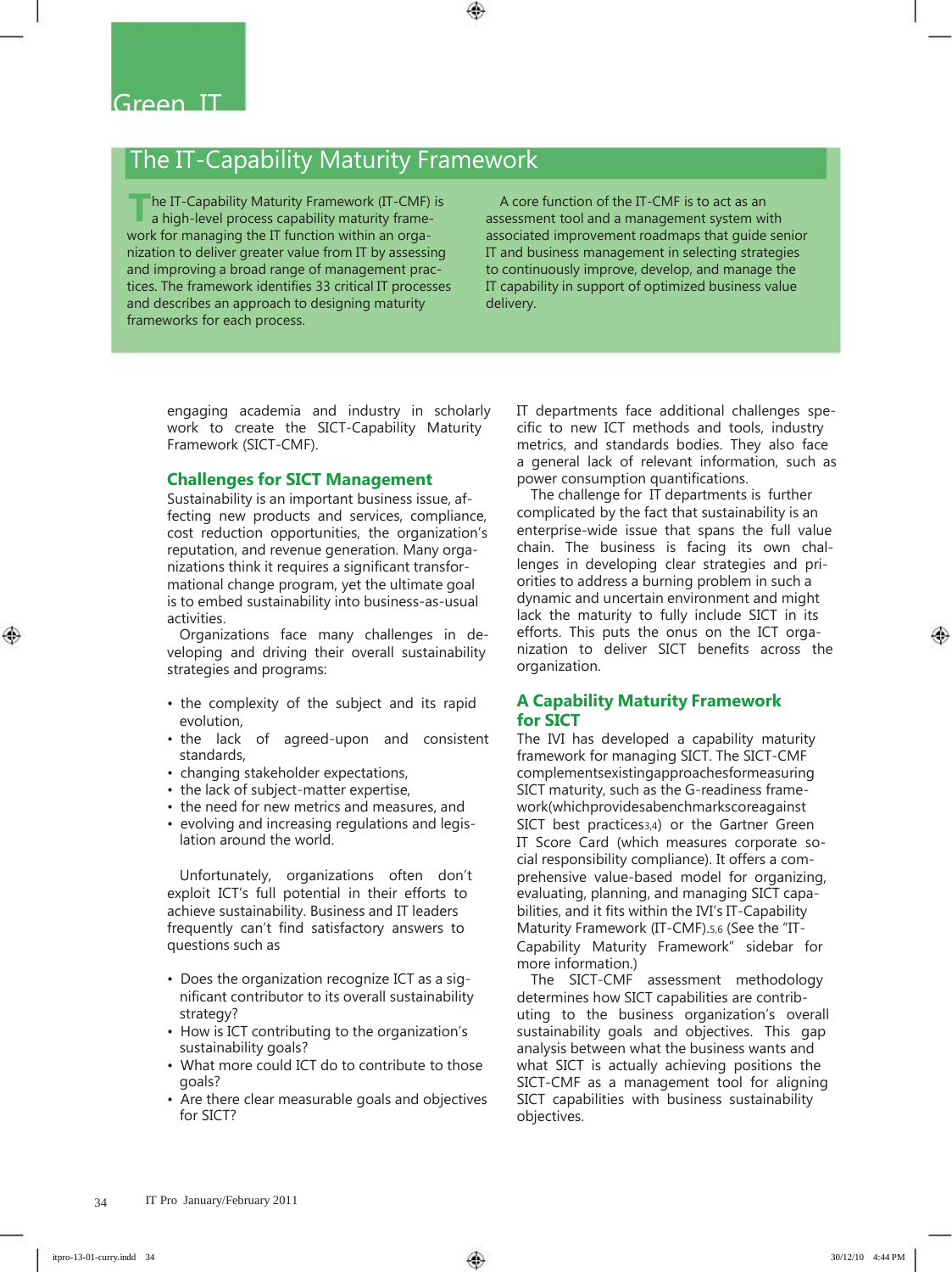The framework focuses on the execution of four key actions for increasing SICT's business value:

- define the scope and goal of SICT,
- understand the current SICT capability maturity level,
- systematically develop and manage the SICT capability building blocks, and
- assess and manage SICT progress over time.

Here we outline these actions in more detail and discuss their implementation.

### **Defining the Scope and Goal**

First, the organization must define the scope of its SICT effort. As a prerequisite, the organization should identify how it views sustainability and its own aspirations. Typically, organizational goals involve one or more of the following:

- develop significant capabilities and a reputation for environmental leadership,
- keep pace with industry or stakeholder expectations, or
- meet minimum compliance requirements and reap readily available benefits.

Agreeing on the desired business posture on sustainability will have a significant impact on business and thus on SICT goals and priorities. After deciding to improve SICT, organizations are often keen to aim for a consistent and widespread approach across the organization. However, getting it right is an iterative process and requires invest-

ment from both business and IT to learn from the implementation and gain longer-term benefits.

Second, the organization must define the goals of its SICT effort. It's important to be clear on the organization's business objectives and the role of SICT in enabling those objectives. Having a transparent agreement between business and IT stakeholders can tangibly help achieve those objectives. Significant benefits can be gained even by simply understanding the relationship between business and SICT goals.

## **Understanding the Capability Maturity Level**

Once the scope and goals of SICT are clear, the organization must identify its current capability maturity level by examining, across business functions, its broader attitude toward SICT and its view of SICT's contribution to sustainability.

⊙

The framework defines a five-level maturity curve for identifying and developing SICT capabilities:

1. *Initial*: SICT is ad hoc; there's little understanding of the subject and few or no related policies. Accountabilities for SICT aren't defined, and SICT isn't considered in the systems life cycle.

## **It's important to be clear on the organization's business objectives and the role of SICT in enabling those objectives.**

2. *Basic*:There'salimitedSICTstrategywithas-

sociated execution plans. It's largely reactive and lacks consistency. There's an increasing awareness of the subject, but accountability isn't clearly established. Some policies might exist but are adopted inconsistently.

- 3. *Intermediate*: A SICT strategy exists with associated plans and priorities. The organization has developed capabilities and skills and encourages individuals to contribute to sustainability programs. The organization includes SICT across the full systems life cycle, and it tracks targets and metrics on an individual project basis.
- 4. *Advanced*: Sustainability is a core component of the IT and business planning life cycles. IT and business jointly drive programs and progress. The organization recognizes SICT as a significant contributor to its sustainability strategy. It aligns business and SICT metrics to achieve success across the enterprise. It also designs policies to enable the achievement of best practices.
- 5. *Optimizing:* The organization employs SICT practices across the extended enterprise to include customers, suppliers, and partners. The industry recognizes the organization as a sustainability leader and uses its SICT practices to drive industry standards. The organization recognizes SICT as a key

◈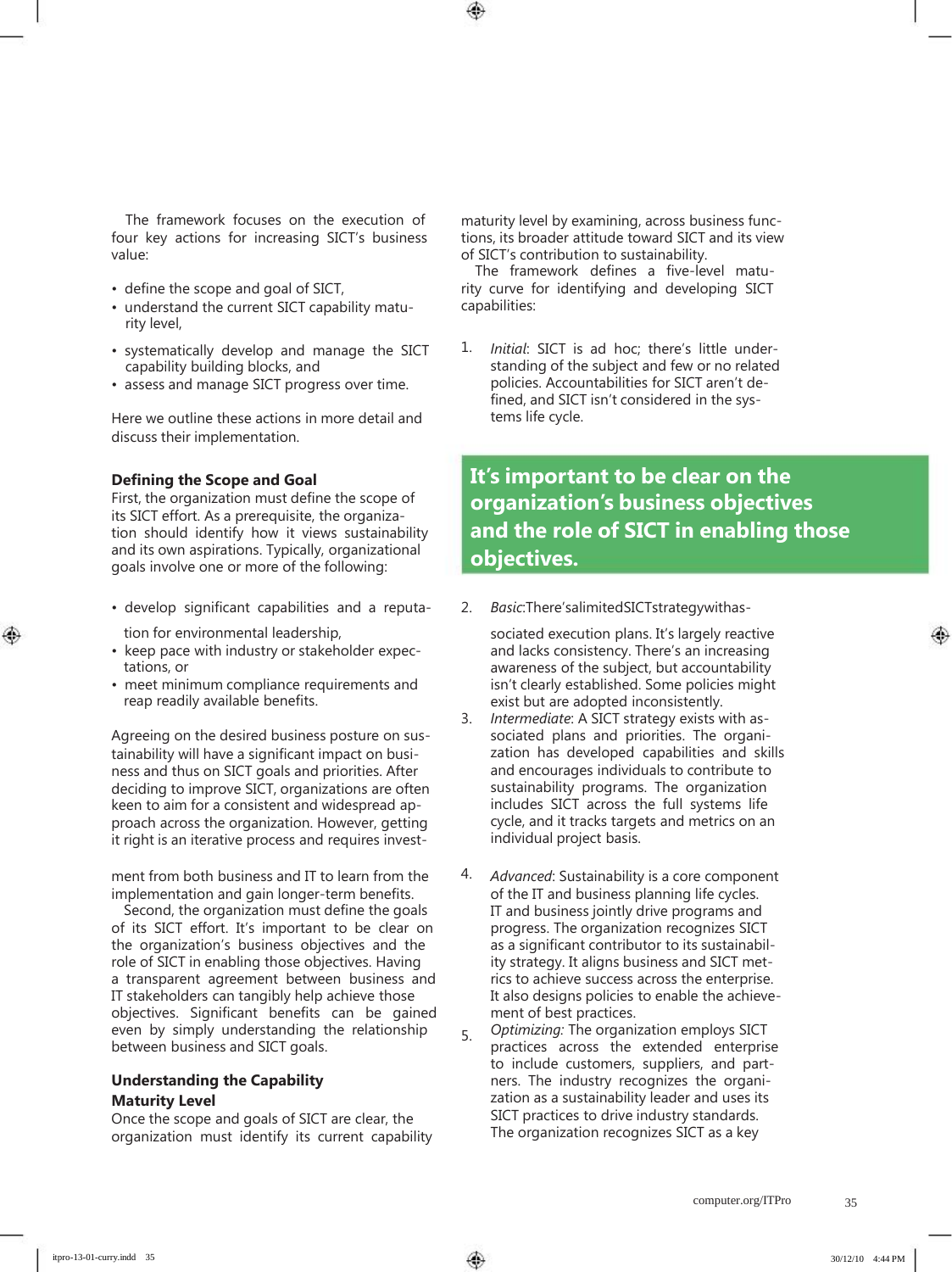## Measuring SICT's Business Value

**I** t's important to define metrics that will provide evidence of success instead of simply measuring what's readily available. Metrics, while often necessary, might not provide sufficient data for determining success; the organization might also need to review, analyze, and invest in the underlying processes and outcomes that the metrics measure.

The SICT maturity curve helps organizations understand and measure SICT's business value. For each SICT maturity level, the framework identifies key practices and outcomes across the categories along with key performance metrics to track progress along the SICT maturity curve.

At the lower maturity levels, metrics include, for example, the number of SICT objectives and the number of projects identified that include sustainability benefits. At the intermediate levels, metrics will start to include the number of

- business initiatives SICT enables,
- job roles with defined SICT requirements, and SICT performance metrics that can be aligned
- with corporate and ICT sustainability objectives.

The higher maturity levels require business and IT leaders to develop metrics jointly. These might include

- sustainability awards and educational programs,
- SICT objectives supporting the extended value chain, or
- technology and research projects supported.

In some cases, achieving the overall business objective might actually increase IT's carbon footprint—which is why business alignment and a holistic approach are critical. SICT metrics can't be set or measured in isolation.

example metrics include the following:

- •*• overall*: company CO<sup>2</sup> emissions and CO<sup>2</sup> emissions per employee;
- •*• office*: kilowatt hours consumed per year (per device), energy use per cubicle, and the percentage of paper recycled and of printing reduced;
- •*• data•center*: server load, cooling load, power usage effectiveness (total facility power/IT equipment power), data center infrastructure efficiency, FLOPS (floating point operations per second) per watt, and SWaP (space, wattage, and performance);
- •*• travel*: CO<sup>2</sup> emissions reduction and avoidance through online collaboration tools; and
- •*• dematerialization*: the percentage of material replaced by ICT (for example, 85% of paper reduced by e-business solutions).

The specific metrics used will undoubtedly vary for different organizations and industries, but as maturity increases, so does the confidence to identify and use metrics that confirm the value delivered by the

investment in improving SICT maturity. The ultimate metric is likely to reflect the achievement of the organization's overall sustainability objectives and IT's recognized contribution.

factor in driving sustainability as a competitive differentiator.

This maturity curve serves two important purposes. First, it's the basis of an assessment process that helps to determine the current maturity level. Second, it provides a view of the growth path by identifying the next set of capabilities an organization should develop to drive greater business value from SICT. (For more information, see the "Measuring SICT's Business Value" sidebar.)

Based on SICT-CMF experiences to date, the typical timeline for a maturity assessment is four weeks. However, its main component is a survey that takes no more than 30 minutes to complete, and it can remain open for as long as the participating organizations chooses. Typically, a range of business and IT individuals who are involved

in or accountable for SICT complete the survey. Targeted interviews that last between 30 and 90 minutes can support the survey data, and metrics can validate and augment the results.

## **Developing SICT Capability Building Blocks**

Although it's useful to understand the broad path to increasing maturity, it's more important to assess an organization's specific capabilities related to SICT. The SICT framework consists of nine capability building blocks (see Table 1) across the following four categories:

• *strategy and planning*, which includes the specific objectives of SICT and its alignment with the organization's overall sustainability strategy, objectives, and goals;

⊕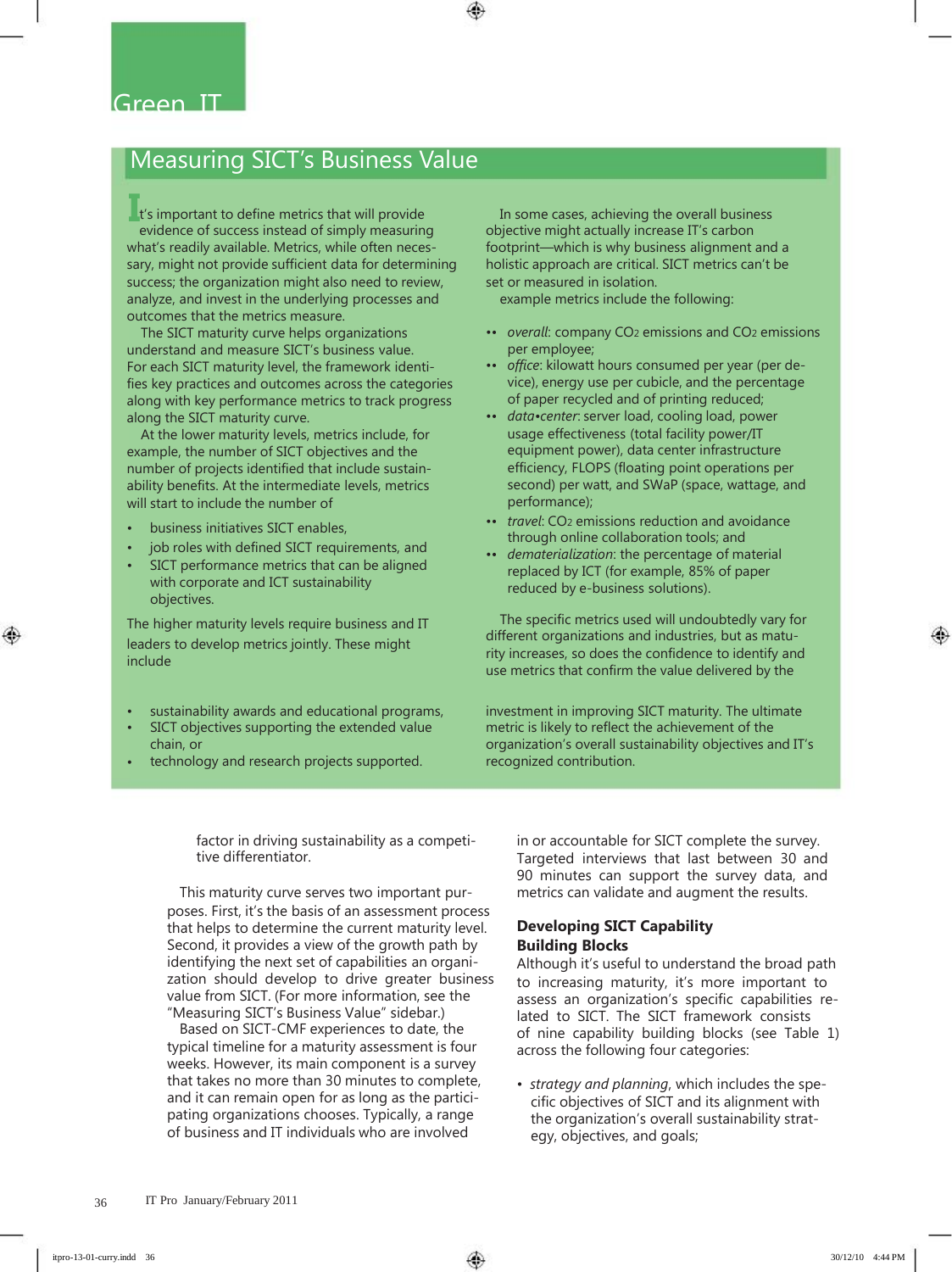#### **Table 1. Capability building blocks of sustainable information and communication technology (SICT).**

| <b>Category</b>       | <b>Capability Building</b>        |                                                                                                                                                                                                                |
|-----------------------|-----------------------------------|----------------------------------------------------------------------------------------------------------------------------------------------------------------------------------------------------------------|
|                       | <b>Block</b>                      | <b>Description</b>                                                                                                                                                                                             |
| Strategy and planning | Alignment                         | Define and execute the ICT sustainability strategy to influence<br>and align to business sustainability objectives.                                                                                            |
|                       | <b>Objectives</b>                 | Define and agree on sustainability objectives for ICT.                                                                                                                                                         |
| Process management    | Operations and life<br>cycle      | Source (purchase), operate, and dispose of ICT systems to<br>deliver sustainability objectives.                                                                                                                |
|                       | ICT-enabled<br>business processes | Create provisions for ICT systems that enable improved<br>sustainability outcomes across the extended enterprise.                                                                                              |
|                       | Performance and<br>reporting      | report and demonstrate progress against ICT-specific and ICT-<br>enabled sustainability objectives, within the ICT business and<br>across the extended enterprise.                                             |
| People and culture    | Adoption                          | embed sustainability principles across ICT and the extended<br>enterprise.                                                                                                                                     |
|                       | Language                          | Define, communicate, and use common sustainability language<br>and vocabulary across ICT and other business units, including<br>t he extended enterprise, to leverage a common understanding.                  |
| Governance            | external compliance               | evangelize sustainability successes and contribute to industry<br>best practices.                                                                                                                              |
|                       | Corporate policies                | enable and demonstrate compliance with ICT and business<br>sustainability legislation and regulation. require accountability<br>for sustainability roles and decision making across ICT and the<br>enterprise. |

- *process management*, which includes the sourcing, operation, and disposal of ICT systems, as well as the provision of systems based on sustainability objectives and the reporting of performance;
- *people and culture*, which defines a common language to improve communication throughout the enterprise and establishes activities to help embed sustainability principles across IT and the wider enterprise; and
- *governance*, which develops common and consistent policies and requires accountability and compliance with relevant regulation and legislation.

The first step to systematically develop and manage the nine capabilities within this framework is to assess the organizations status in relation to each one.

The assessment begins with the survey of IT and business leaders to understand their individual assessments of the maturity and importance of these capabilities. A series of interviews with key stakeholders augments the survey to understand key business priorities and SICT drivers, successes achieved, and initiatives taken or planned. In addition to helping organizations understand their current maturity level,

the initial assessment provides insight into the value placed on each capability, which will undoubtedly vary according to each organization's strategy and objectives. The assessment also provides valuable insight into the similarities and differences in how key stakeholders view both the importance and maturity of individual capabilities, as well as the overall vision for success.

Plotting current levels of maturity and strategic importance lets an organization quickly identify gaps in capabilities. This is the foundation for developing a meaningful action plan. Figure 1 shows the results of an organization's assessment of importance of capabilities versus its own assessment of its current maturity in those capabilities.

This organization is close to level-three maturity overall but is less mature in some individual capabilities. It views alignment and objectives under the strategy and planning category as the most important capability building blocks, but it hasn't achieved level-three maturity in these areas. It also views operations and life cycle as an important capability, but it's maturity level for that building block is even lower (level 2.4).

⊛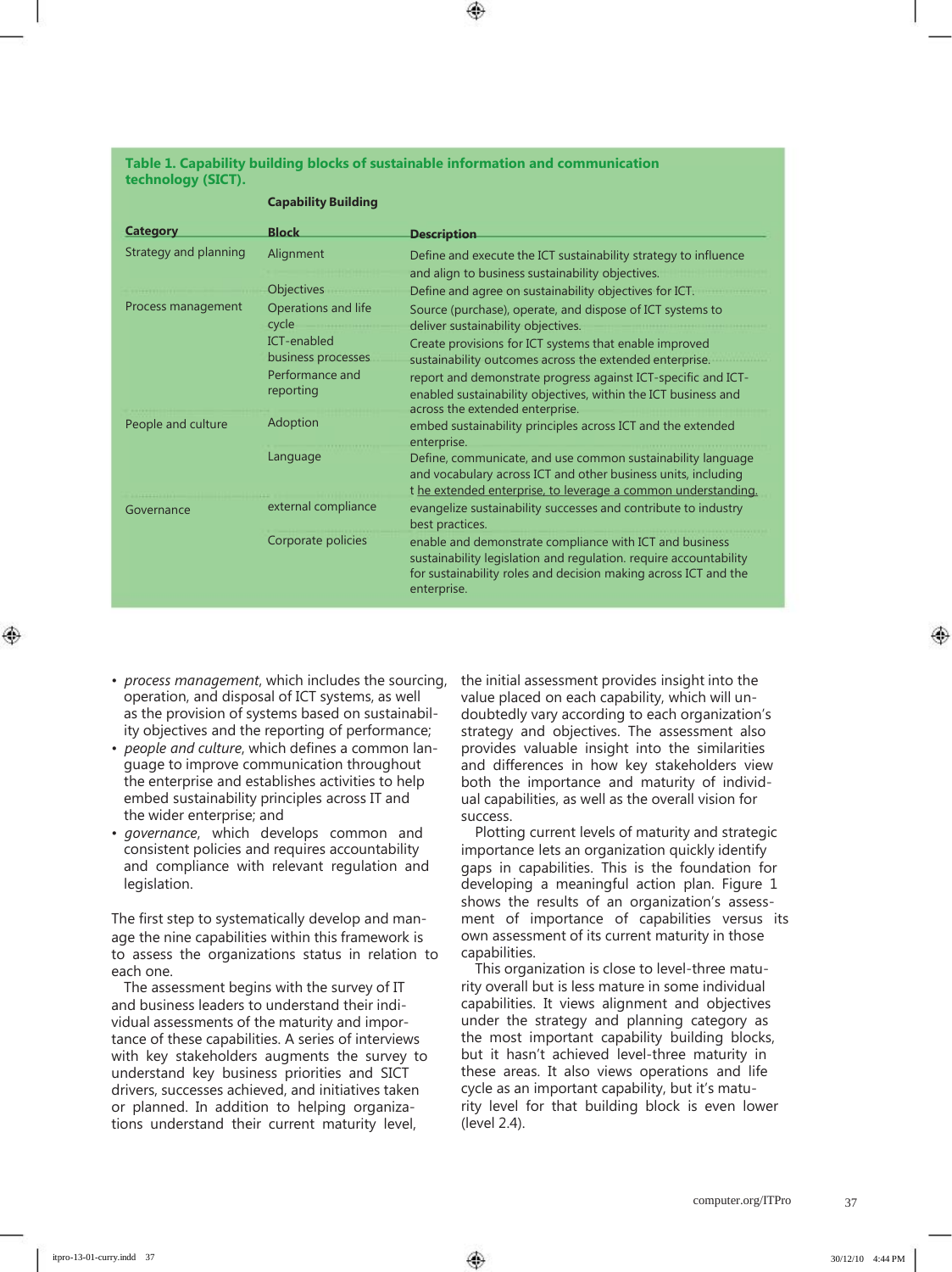## Green IT



◈

**Figure 1. Maturity level versus importance plotted for each capability building block. This organization views strategy alignment and objectives as the most important capability building blocks, but it has yet to achieve level-three maturity in these areas.**



**Figure 2. The aggregated result for the current maturity level from the assessment. The organization is close to level-three maturity overall.**

Figure 2 shows the consolidated survey results, resulting in an overall maturity level for each capability building block.

## **Assessing and Managing SICT Progress**

With the initial assessment complete, organizations will have a clear view of current capability

◈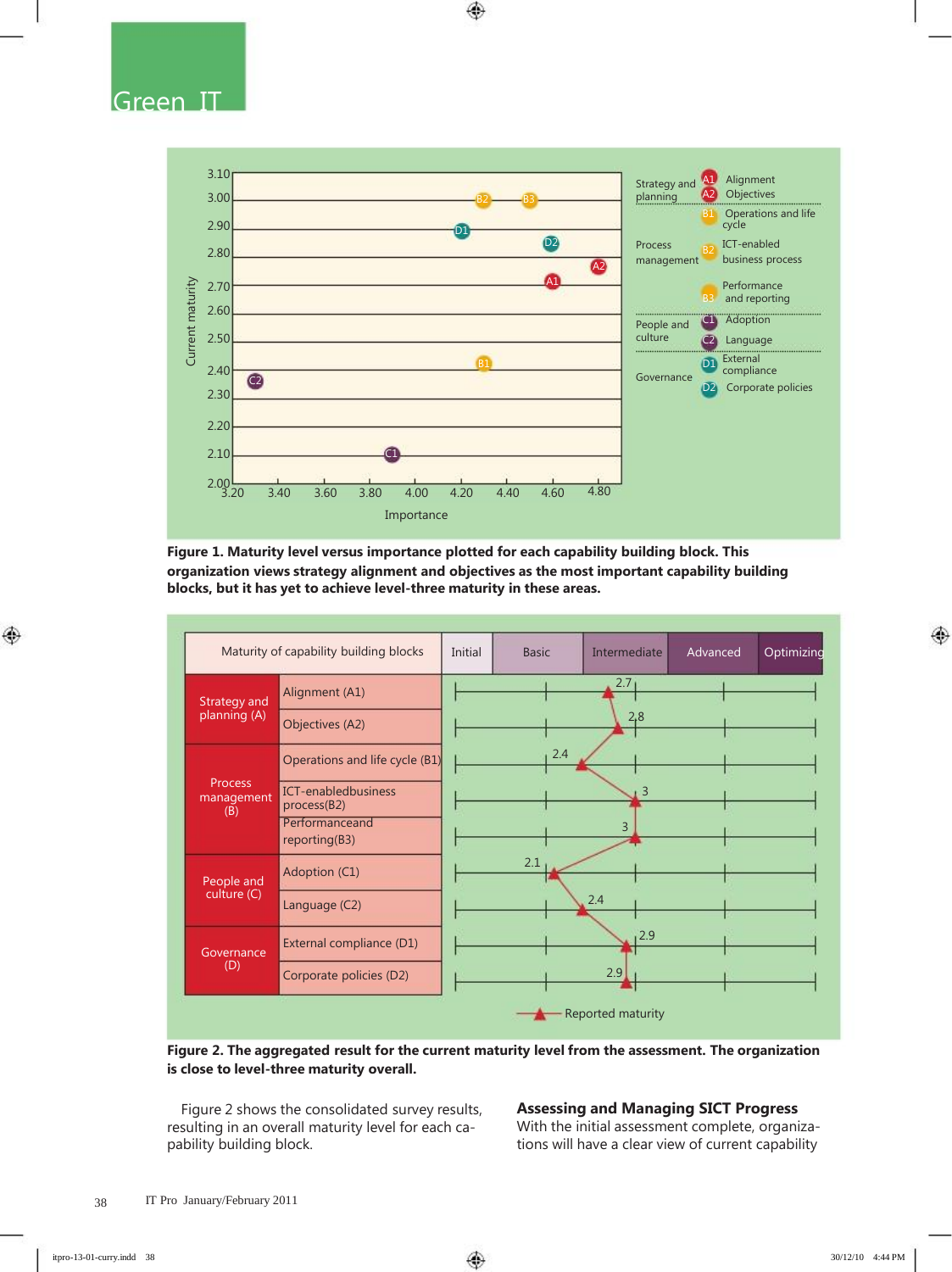and key areas for action and improvement. However, to further develop SICT capability, the organization should assess and manage SICT progress over time by using the assessment results to

- develop a roadmap and action plan, and
- add a yearly follow-up assessment to the overall IT management process to measure over time both progress and the value delivered from adopting SICT.

Agreeing on stakeholder ownership for each priority area is critical to developing both shortterm and long-term action plans for improvement. The assessment results can be used to prioritize the opportunities for quick wins—that is, those capabilities that have smaller gaps between current and desired maturity and those that are recognized as more important but might have a bigger gap to bridge.

#### **Insights from Pilot Assessments**

As a relatively new and rapidly evolving field, businesses face many challenges in achieving their sustainability objectives. Initial application of the framework has revealed some common requirements.

#### **Obtain Senior Management's Vision**

The pilot assessments confirmed that a key requirement is a clearly articulated business vision for sustainability with associated goals and milestones. Senior-level drive, visibility, and communication regarding sustainability are critical for successfully developing SICT, as is accountability. Otherwise, successes remain isolated, and the organization doesn't leverage the full benefits.

#### **Engage IT and Business Organizations**

Performing an assessment provides both the IT department and business organizations with a new view of the true nature of their SICT efforts. In many cases, it's a wake-up call for both parties.

Although some organizations recognize technology's increasingly valuable role in achieving sustainability objectives, other business executives see SICT's contribution as limited to datacenter and power-saving activities. Other CIOs are tempted to move forward on their own while the organization is still working on its strategy and objectives. However, broad actions are needed across both IT and the business—not just in IT.

## **Accept Cultural Change**

◉

Driving SICT adoption within the wider organization is a significant challenge. Engaging the general workforce requires a shift in culture that embeds SICT into the everyday work routine.

Developing and agreeing on the right metrics remains a common challenge, as does recognizing the need for new approaches to assess the return on investment. Although SICT incorporates all the activities associated with a major change program, success requires the organization to view SICT as "business as usual."

**The misconception remains that sustainability typically represents a cost to the organization. Executives don't always realize the potential benefits.**

Incentives are another area that requires specific consideration for cultural changes. Incentives will vary across the various organizational layers, ranging from awards and recognition for new ideas and innovation, to a direct relationship between sustainable performance and rewards for senior executives.

## **Understand the Potential and Expand Expertise**

⊙

Executives at senior levels in organizations have a good understanding of SICT issues and recognize there's much more to learn and do. However, the misconception remains that sustainability typically represents a cost to the organization. Executives don't always realize the potential benefits, including cost savings and revenue generation based on new business opportunities. Undoubtedly, investments are needed, but they deliver benefits in both the short and long term. Specific benefits will vary according to business maturity, industry sector, and desired sustainability posture but typically include reduced energy and travel costs.

As a relatively new and rapidly evolving field, SICT skills and experience are still in short supply.

◈